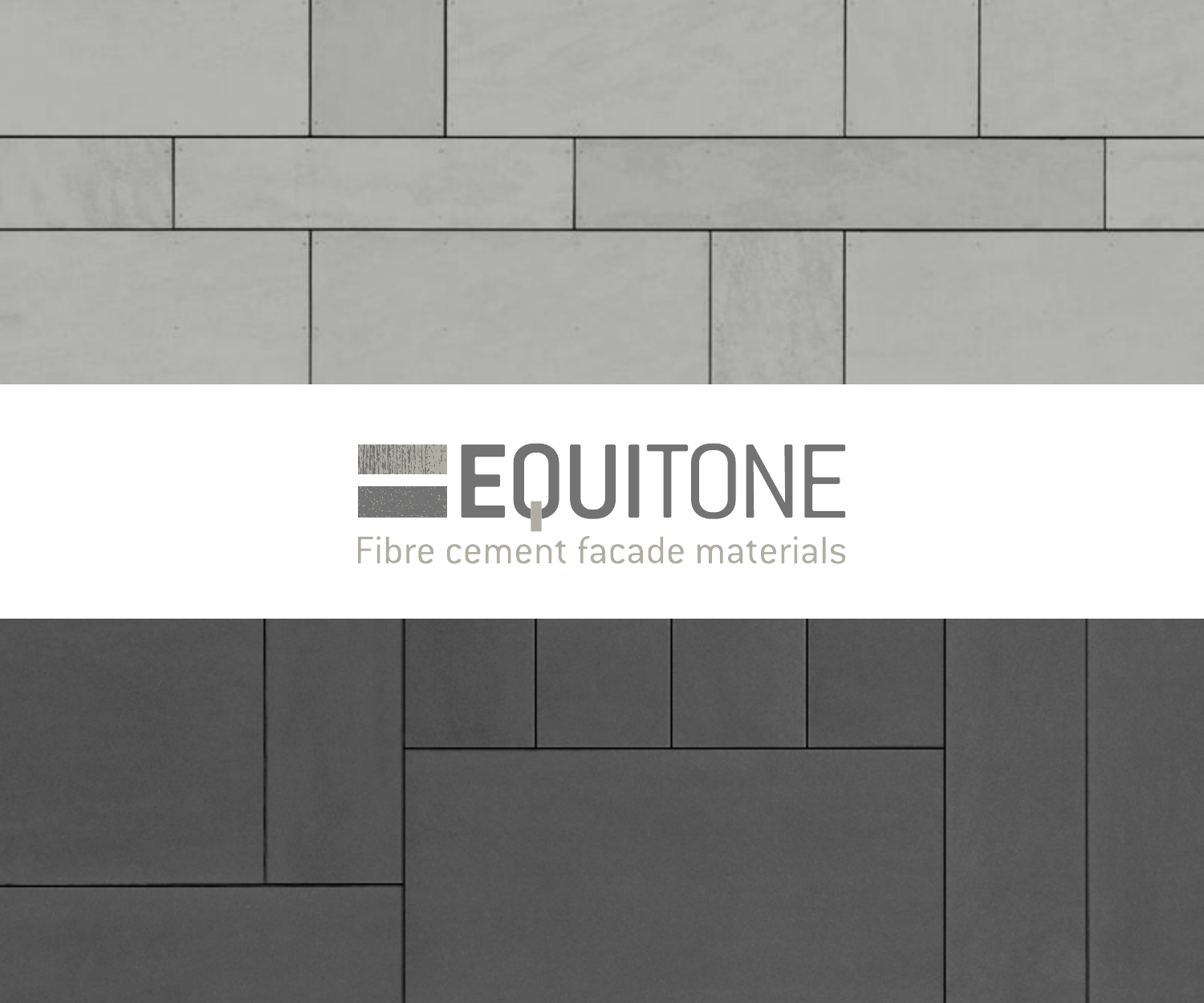



EQUITONE is a through-coloured facade material designed by and for architects. Our company has produced these façade panels since the 1950´s. Every EQUITONE panel is unique, showing the raw, untreated texture of the fibre cement base material. Fibre cement is a cement composite material that consists of cement, cellulose and mineral materials, reinforced by a visible matrix. Nothing else. The EQUITONE material comes in a maximum panel size of 1,25 x 3m (4´x 10´) and can be transformed into any size or shape in the workshop or on-site. Furthermore, the material can be perforated or printed. Visible and invisible rainscreen fixing methods can be used including riveting, screwing and bonding on metal or wood supporting frames. No matter what design options you explore, the through-coloured nature of EQUITONE assures crisp, monolithic details.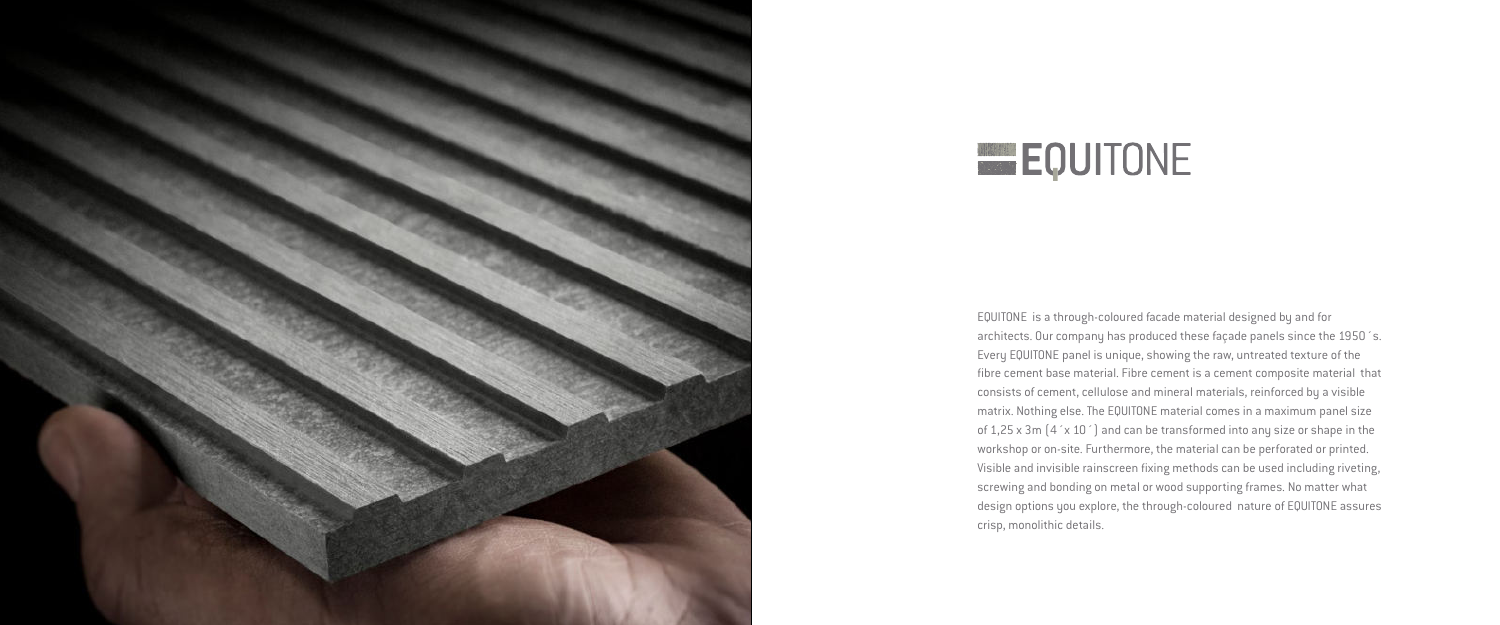



EQUITONE [linea] is a unique 3D shaped, through-coloured facade material that plays with light and shadow. EQUITONE [linea] displays a linear texture that highlights the raw inner texture of the core fibre cement material. Every moment of the day, the changing angle of the daylight gives the facade material a different aspect. The material comes in a large panel size and can be transformed into any size or shape in the workshop or on site. No matter what design options you explore, EQUITONE's through-coloured nature guarantees crisp, monolithic details. Both visible and invisible fixing options exist for EQUITONE [linea].

## EQUITONE [linea]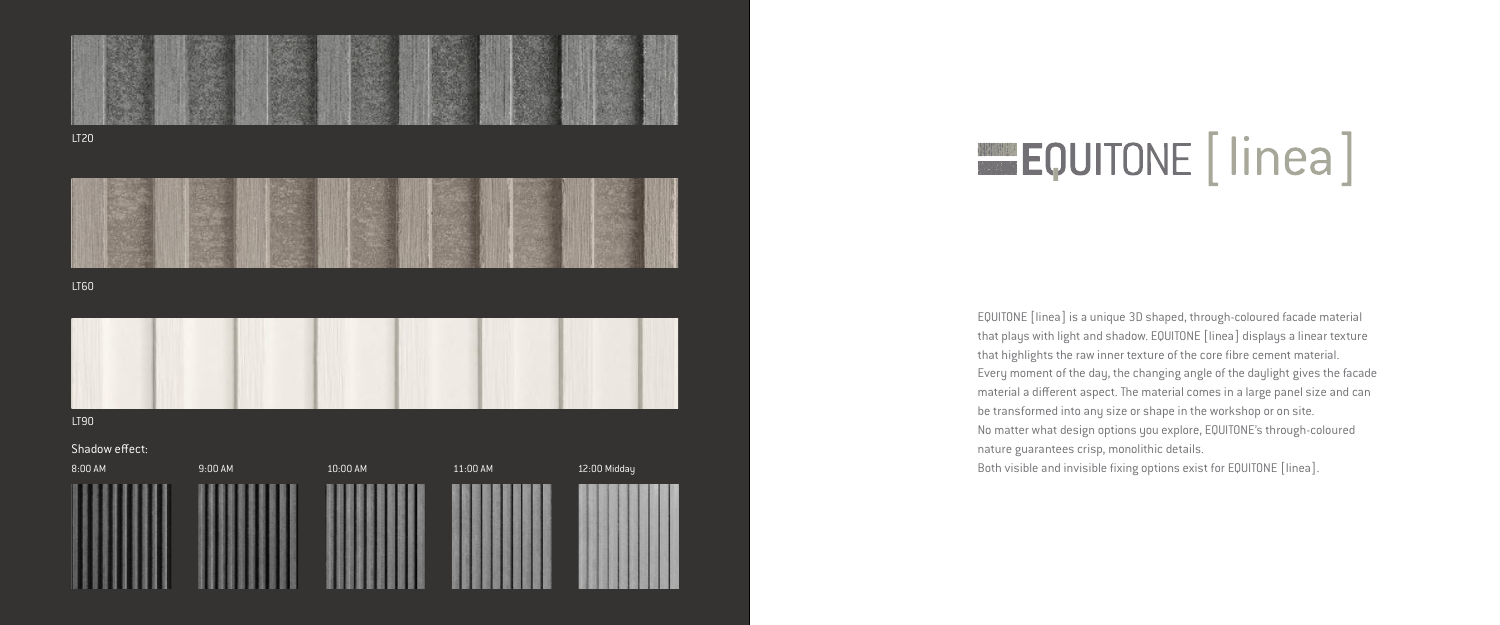



EQUITONE [lunara] is a through-coloured fibre cement panel with a surface resembling a lunar landscape that demonstrates the natural quality of fibre cement as a material. The special production process makes each panel unique in terms of its colour, texture and surface, with a pattern that is not repeated. The rough, unpolished surface looks as if it was created naturally and invites you to touch it. The material comes in a large panel size and can be transformed into any size or shape in the workshop or on site. No matter what design options you explore, EQUITONE's through-coloured nature guarantees crisp, monolithic details.

## **LQUITONE** [ lunara ]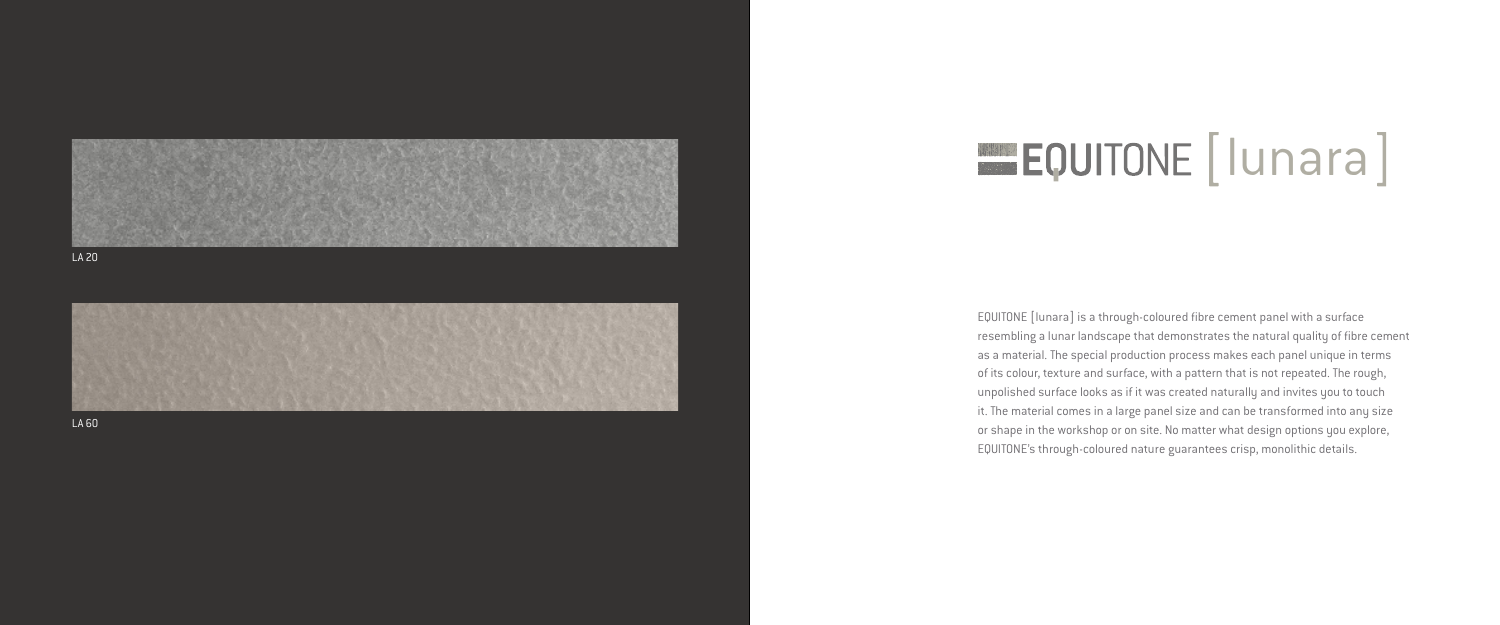### TE00



TE90







### TE20

### TE10 TE10 TE35 STATISTICS IN THE STATISTICS IN THE STATISTICS IN THE STATISTICS IN THE STATISTICS IN THE STATISTICS IN THE STATISTICS IN THE STATISTICS IN THE STATISTICS IN THE STATISTICS IN THE STATISTICS IN THE STATISTIC





EQUITONE [tectiva] is a through-coloured facade material, characterised by a sanded surface and naturally occurring hues within the material. Every tectiva panel is unique, strongly expressing the raw texture of the core fibre cement material. The material comes in a large panel size and can be transformed into any size or shape in the workshop or on site. No matter what design options you explore, EQUITONE's through-coloured nature guarantees crisp, monolithic details.

## EQUITONE [tectiva]

### TE15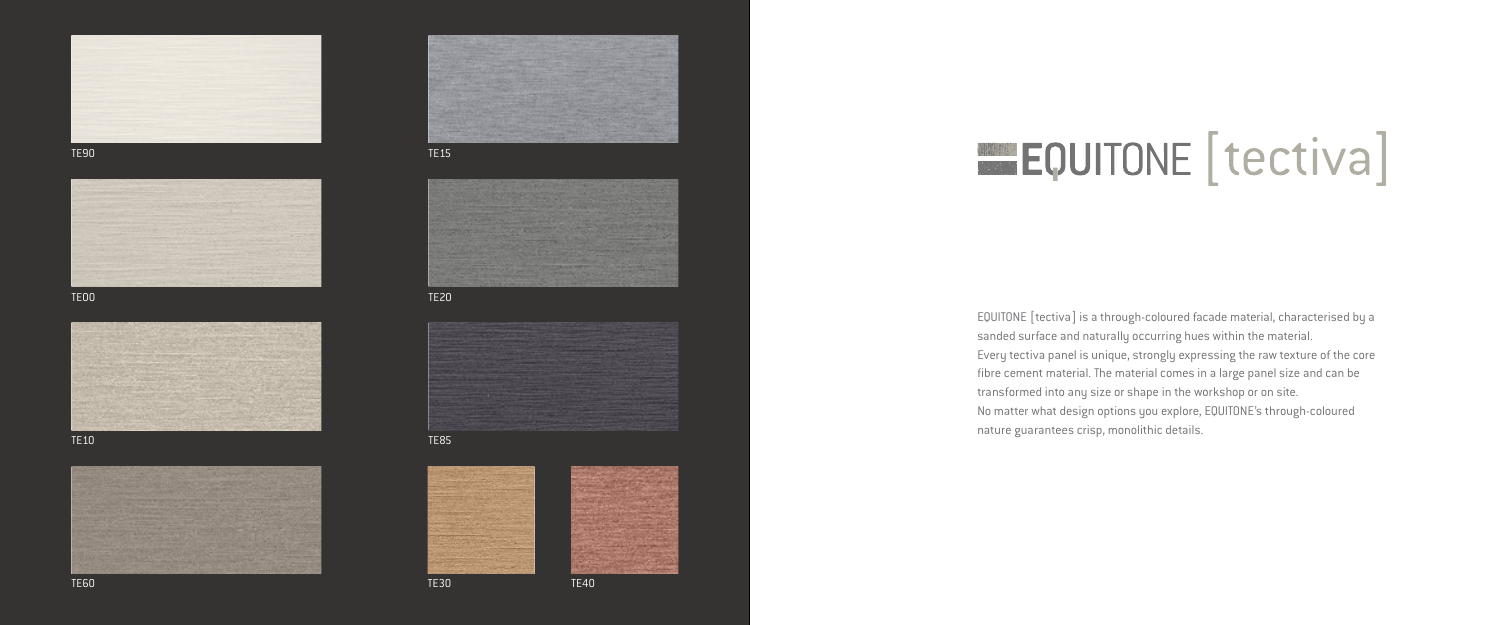EQUITONE [natura] is a through-coloured facade material. Every EQUITONE [natura] panel is unique, subtly displaying the raw texture of the core fibre cement material. The material comes in a large panel size and can be transformed into any size or shape in the workshop or on site. No matter what design options you explore, EQUITONE's through-coloured nature guarantees crisp, monolithic details.

### THROUGH-COLOURED



### **EQUITONE** [natura]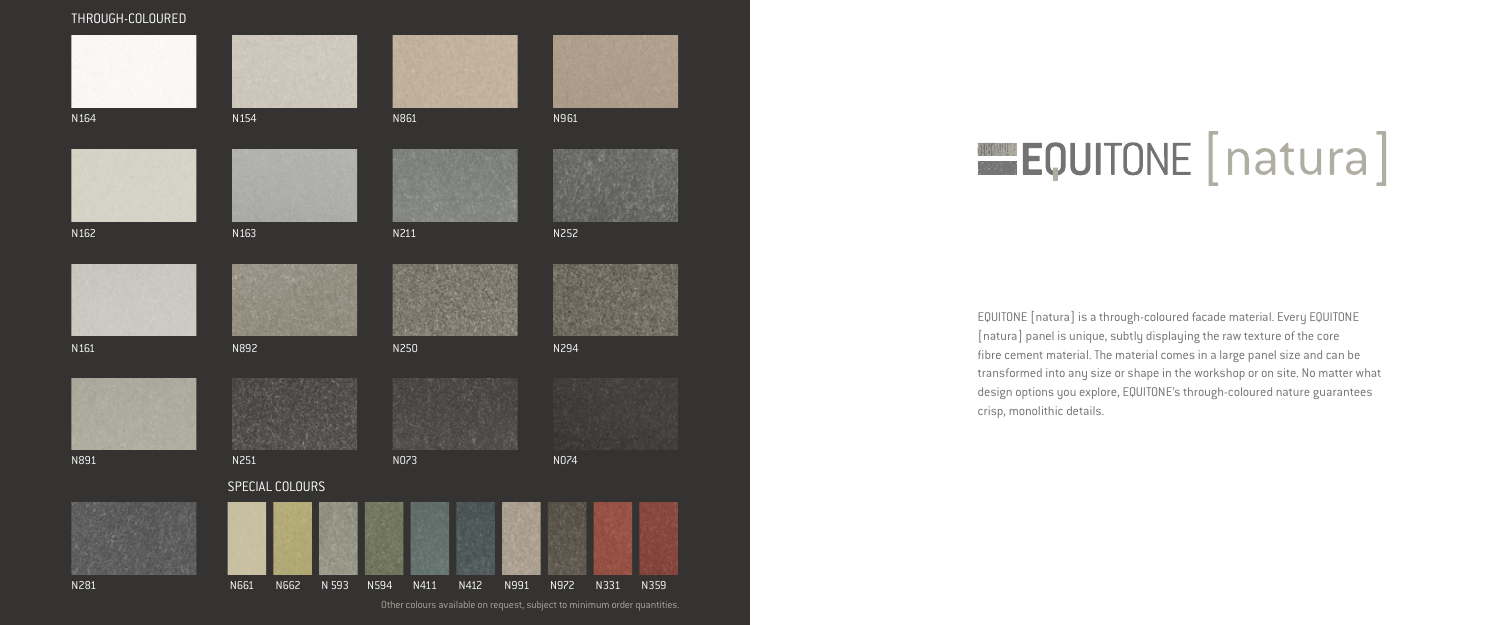

Other colours available on request, subject to minimum order quantities.

# **EQUITONE** [pictura]

EQUITONE [pictura] is a fibre cement facade material with an ultra matt architectural finish. Thousands of custom-matched matt project colours are available on request. The material comes in a large panel size and can be transformed into any size or shape in the workshop or on site. The material can also be perforated or printed. No matter what design options you explore, EQUITONE material is ideal for crisp detailing.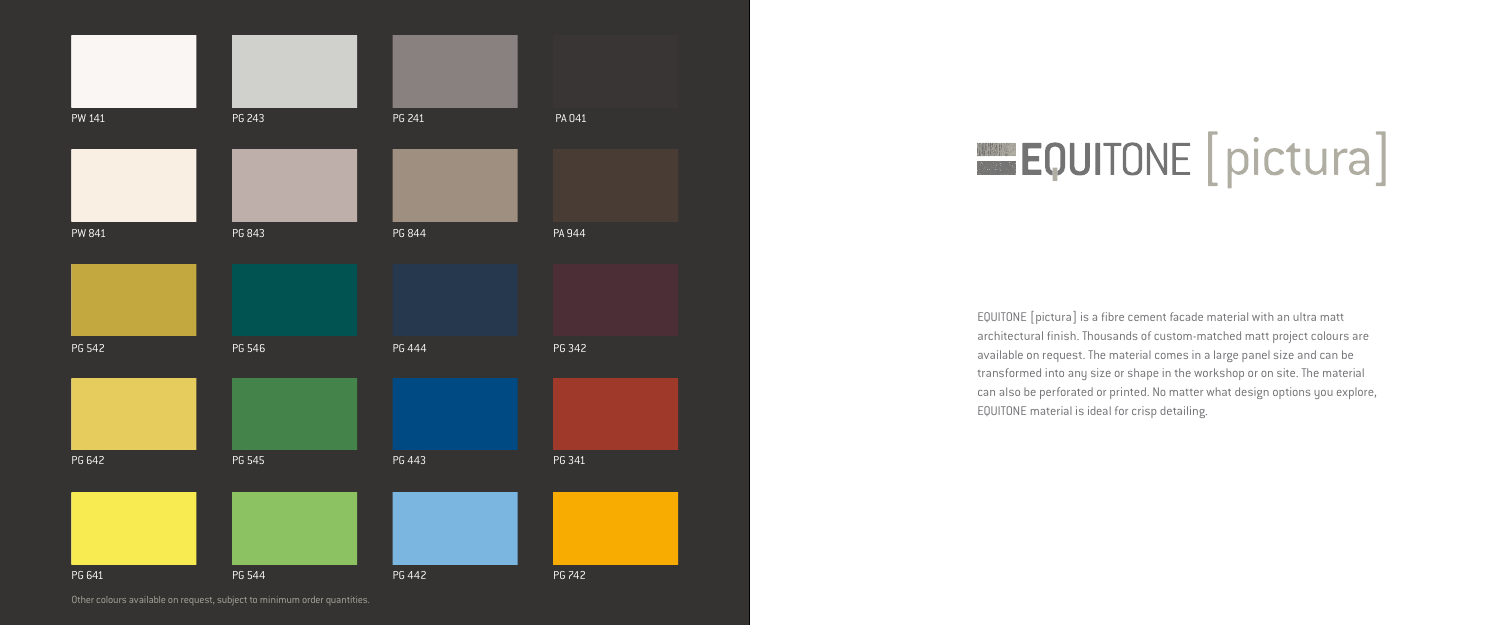| <b>DIMENSIONS</b>  | <b>THICKNESS</b>   | WIDTH   | LENGTHS          |
|--------------------|--------------------|---------|------------------|
|                    |                    |         |                  |
| EQUITONE [linea]   | $10 \,\mathrm{mm}$ | 1220 mm | 2500 - 3050 mm   |
|                    |                    |         |                  |
| EQUITONE [lunara]  | $10 \text{ mm}$    | 1220 mm | $2500 - 3050$ mm |
|                    |                    |         |                  |
| EQUITONE [tectiva] | $8 \text{ mm}$     | 1220 mm | 2500 - 3050 mm   |
|                    |                    |         |                  |
| EQUITONE [natura]  | 8 mm - 12 mm       | 1250 mm | 2500 - 3100 mm   |
|                    |                    |         |                  |
| EQUITONE [pictura] | 8 mm - 12 mm       | 1250 mm | 2500 - 3100 mm   |
|                    |                    |         |                  |

This colour chart shows the broad range of available colours. However, a 100% accurate representation of the colours is not technically feasible in this overview. The final choice of colours needs to be based on samples. Request your sample at www.equitone.com.